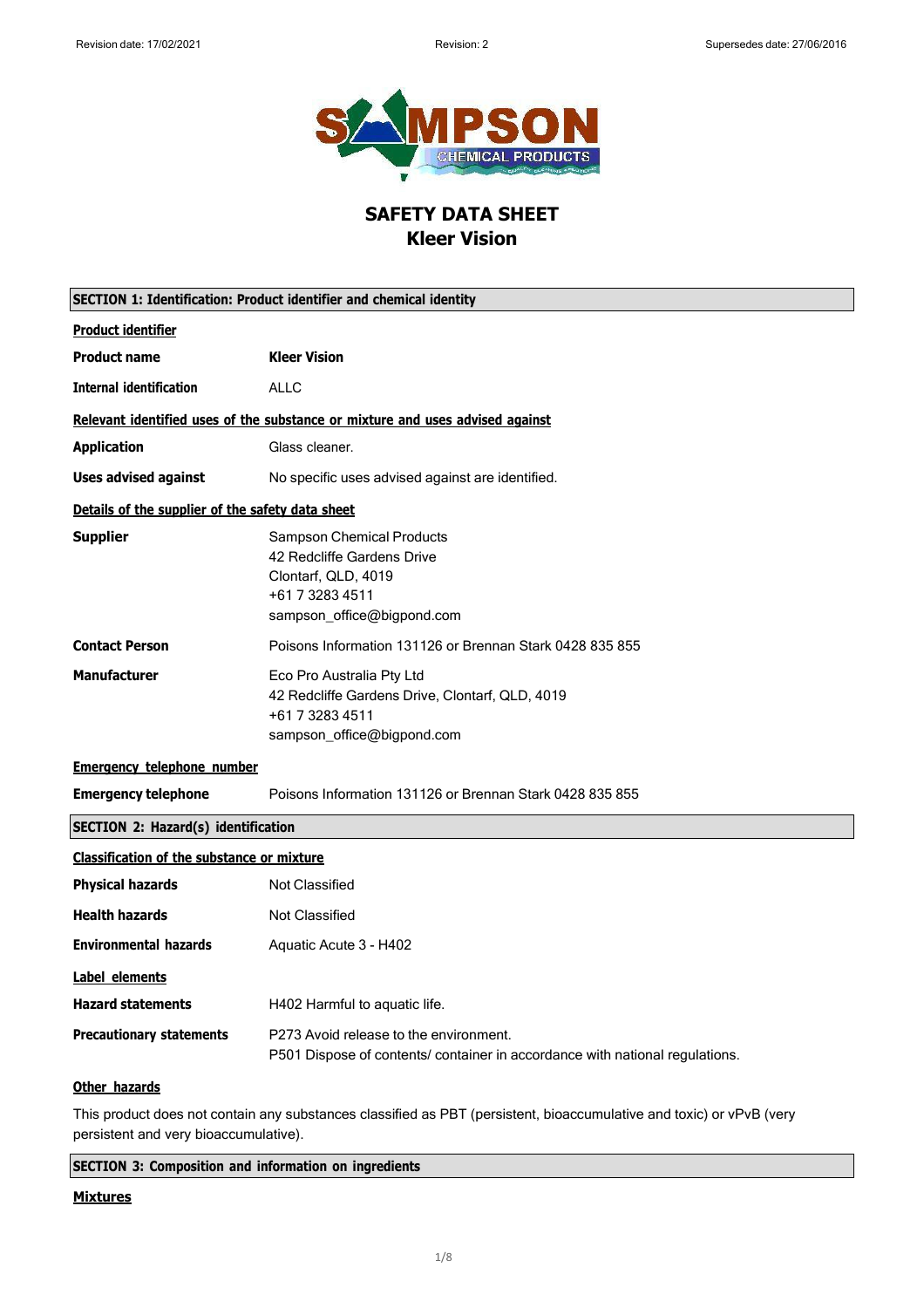| <b>Ethanol</b>                           | 1-10%                                                                                                                                                                                                                                                                                                           |
|------------------------------------------|-----------------------------------------------------------------------------------------------------------------------------------------------------------------------------------------------------------------------------------------------------------------------------------------------------------------|
| CAS number: 64-17-5                      |                                                                                                                                                                                                                                                                                                                 |
| 2-butoxyethanol                          | 1-10%                                                                                                                                                                                                                                                                                                           |
| CAS number: 111-76-2                     |                                                                                                                                                                                                                                                                                                                 |
|                                          |                                                                                                                                                                                                                                                                                                                 |
| ammonia  %                               | $< 1\%$                                                                                                                                                                                                                                                                                                         |
| CAS number: 1336-21-6                    |                                                                                                                                                                                                                                                                                                                 |
| 2-methylpropan-2-ol                      | $< 1\%$                                                                                                                                                                                                                                                                                                         |
| CAS number: 75-65-0                      |                                                                                                                                                                                                                                                                                                                 |
| <b>SECTION 4: First aid measures</b>     |                                                                                                                                                                                                                                                                                                                 |
| <b>Description of first aid measures</b> |                                                                                                                                                                                                                                                                                                                 |
| <b>General information</b>               | If in doubt, get medical attention promptly. Show this Safety Data Sheet to the medical<br>personnel.                                                                                                                                                                                                           |
| <b>Inhalation</b>                        | No specific recommendations. If throat irritation or coughing persists, proceed as follows.<br>Move affected person to fresh air and keep warm and at rest in a position comfortable for<br>breathing. Loosen tight clothing such as collar, tie or belt. Get medical attention if any<br>discomfort continues. |
| <b>Ingestion</b>                         | No specific recommendations. If throat irritation or coughing persists, proceed as follows.<br>Rinse mouth. Get medical attention if any discomfort continues.                                                                                                                                                  |
| <b>Skin Contact</b>                      | No specific recommendations. Rinse with water. Get medical attention if any discomfort<br>continues.                                                                                                                                                                                                            |
| Eye contact                              | Rinse with water. Get medical attention if any discomfort continues.                                                                                                                                                                                                                                            |
| <b>Protection of first aiders</b>        | Use protective equipment appropriate for surrounding materials.                                                                                                                                                                                                                                                 |
|                                          | Most important symptoms and effects, both acute and delayed                                                                                                                                                                                                                                                     |
| <b>General information</b>               | The severity of the symptoms described will vary dependent on the concentration and the<br>length of exposure.                                                                                                                                                                                                  |
| <b>Inhalation</b>                        | No specific symptoms known. Spray/mists may cause respiratory tract irritation.                                                                                                                                                                                                                                 |
| <b>Ingestion</b>                         | No specific symptoms known. May cause discomfort if swallowed.                                                                                                                                                                                                                                                  |
| <b>Skin contact</b>                      | No specific symptoms known. May cause discomfort.                                                                                                                                                                                                                                                               |
| Eye contact                              | No specific symptoms known. May be slightly irritating to eyes.                                                                                                                                                                                                                                                 |
|                                          | Indication of any immediate medical attention and special treatment needed                                                                                                                                                                                                                                      |
| Notes for the doctor                     | Treat symptomatically.                                                                                                                                                                                                                                                                                          |
| <b>Specific treatments</b>               | No special treatment required.                                                                                                                                                                                                                                                                                  |
| <b>SECTION 5: Firefighting measures</b>  |                                                                                                                                                                                                                                                                                                                 |
| Eytinguiching modia                      |                                                                                                                                                                                                                                                                                                                 |

**Extinguishing media**

**Suitable extinguishing media** The product is not flammable. Extinguish with alcohol-resistant foam, carbon dioxide, dry powder or water fog. Use fire-extinguishing media suitable for the surrounding fire.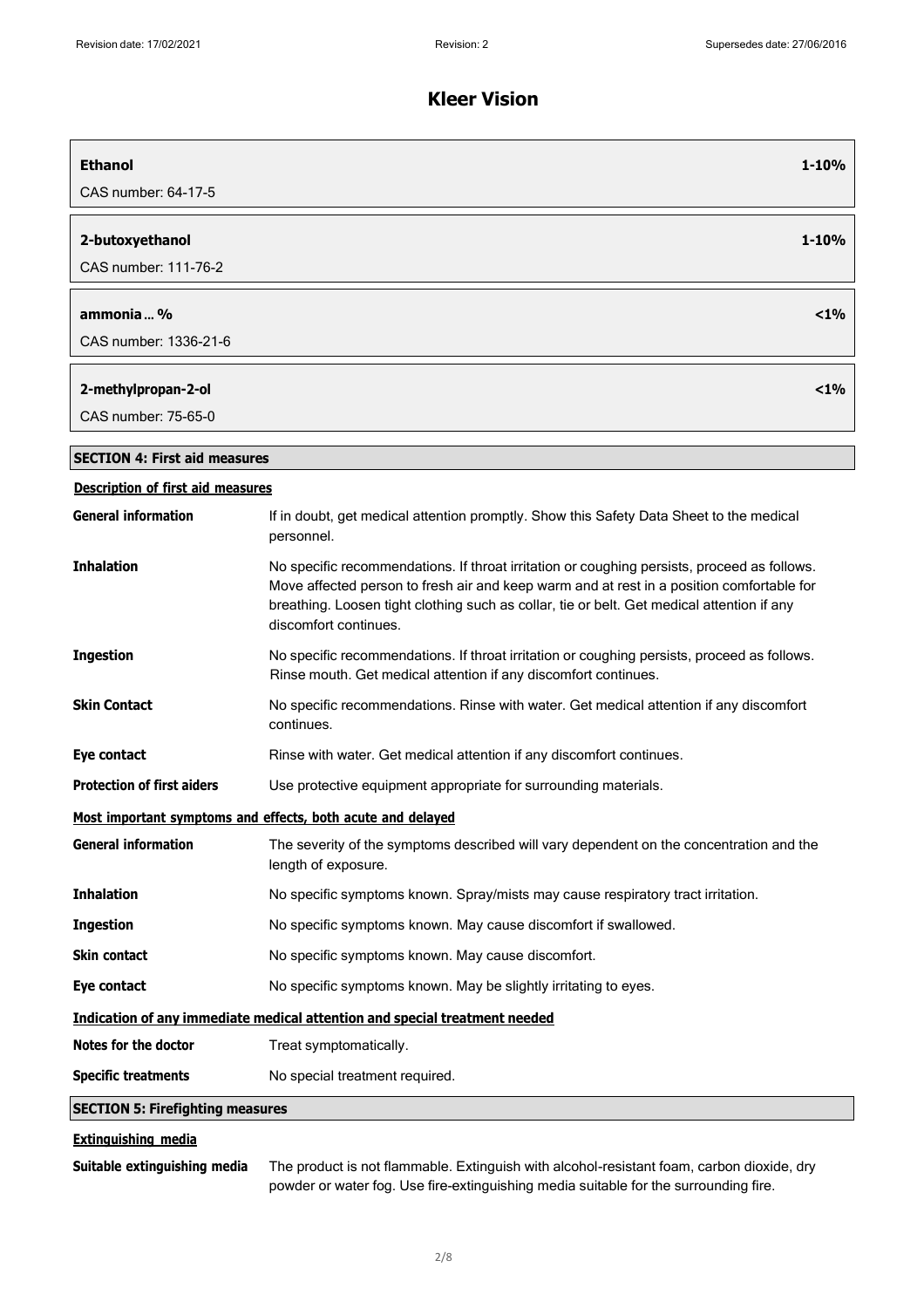| Unsuitable extinguishing<br>media                            | Do not use water jet as an extinguisher, as this will spread the fire.                                                                                                                                                                                                                                                                                                                                                                                                                                                                   |
|--------------------------------------------------------------|------------------------------------------------------------------------------------------------------------------------------------------------------------------------------------------------------------------------------------------------------------------------------------------------------------------------------------------------------------------------------------------------------------------------------------------------------------------------------------------------------------------------------------------|
| Special hazards arising from the substance or mixture        |                                                                                                                                                                                                                                                                                                                                                                                                                                                                                                                                          |
| <b>Specific hazards</b>                                      | Containers can burst violently or explode when heated, due to excessive pressure build-up.                                                                                                                                                                                                                                                                                                                                                                                                                                               |
| <b>Hazardous combustion</b><br>products                      | Thermal decomposition or combustion products may include the following substances:<br>Harmful gases or vapours.                                                                                                                                                                                                                                                                                                                                                                                                                          |
| <b>Advice for firefighters</b>                               |                                                                                                                                                                                                                                                                                                                                                                                                                                                                                                                                          |
| <b>Protective actions during</b><br>firefighting             | Avoid breathing fire gases or vapours. Evacuate area. Cool containers exposed to heat with<br>water spray and remove them from the fire area if it can be done without risk. Cool containers<br>exposed to flames with water until well after the fire is out. If a leak or spill has not ignited, use<br>water spray to disperse vapours and protect men stopping the leak. Control run-off water by<br>containing and keeping it out of sewers and watercourses. If risk of water pollution occurs,<br>notify appropriate authorities. |
| Special protective equipment<br>for firefighters             | Wear positive-pressure self-contained breathing apparatus (SCBA) and appropriate protective<br>clothing. Firefighter's clothing conforming to Australia/New Zealand Standards AS/NZS 4967<br>(for clothing) AS/NZS 1801 (for helmets), AS/NZS 4821 (for protective boots), AS/NZS 1801<br>(for protective gloves) will provide a basic level of protection for chemical incidents.                                                                                                                                                       |
| <b>SECTION 6: Accidental release measures</b>                |                                                                                                                                                                                                                                                                                                                                                                                                                                                                                                                                          |
|                                                              | Personal precautions, protective equipment and emergency procedures                                                                                                                                                                                                                                                                                                                                                                                                                                                                      |
| <b>Personal precautions</b>                                  | No specific recommendations. For personal protection, see Section 8.                                                                                                                                                                                                                                                                                                                                                                                                                                                                     |
| <b>Environmental precautions</b>                             |                                                                                                                                                                                                                                                                                                                                                                                                                                                                                                                                          |
| <b>Environmental precautions</b>                             | Avoid discharge to the aquatic environment.                                                                                                                                                                                                                                                                                                                                                                                                                                                                                              |
| Methods and material for containment and cleaning up         |                                                                                                                                                                                                                                                                                                                                                                                                                                                                                                                                          |
| Methods for cleaning up                                      | Reuse or recycle products wherever possible. Absorb spillage to prevent material damage.<br>Flush contaminated area with plenty of water. Wash thoroughly after dealing with a spillage.<br>Dispose of contents/container in accordance with national regulations.                                                                                                                                                                                                                                                                       |
| Reference to other sections                                  |                                                                                                                                                                                                                                                                                                                                                                                                                                                                                                                                          |
|                                                              | <b>Reference to other sections</b> For personal protection, see Section 8.                                                                                                                                                                                                                                                                                                                                                                                                                                                               |
|                                                              | SECTION 7: Handling and storage, including how the chemical may be safely used                                                                                                                                                                                                                                                                                                                                                                                                                                                           |
| <b>Precautions for safe handling</b>                         |                                                                                                                                                                                                                                                                                                                                                                                                                                                                                                                                          |
| <b>Usage precautions</b>                                     | Read and follow manufacturer's recommendations. Wear protective clothing as described in<br>Section 8 of this safety data sheet. Keep away from food, drink and animal feeding stuffs.<br>Handle all packages and containers carefully to minimise spills. Keep container tightly sealed<br>when not in use. Avoid the formation of mists. Avoid discharge to the aquatic environment.                                                                                                                                                   |
| <b>Advice on general</b><br>occupational hygiene             | Wash promptly if skin becomes contaminated. Take off contaminated clothing and wash<br>before reuse. Wash contaminated clothing before reuse.                                                                                                                                                                                                                                                                                                                                                                                            |
| Conditions for safe storage, including any incompatibilities |                                                                                                                                                                                                                                                                                                                                                                                                                                                                                                                                          |
| <b>Storage precautions</b>                                   | No specific recommendations.                                                                                                                                                                                                                                                                                                                                                                                                                                                                                                             |
| <b>Storage class</b>                                         | Chemical storage.                                                                                                                                                                                                                                                                                                                                                                                                                                                                                                                        |
| Specific end use(s)<br>Specific end use(s)                   | The identified uses for this product are detailed in Section 1.                                                                                                                                                                                                                                                                                                                                                                                                                                                                          |
|                                                              |                                                                                                                                                                                                                                                                                                                                                                                                                                                                                                                                          |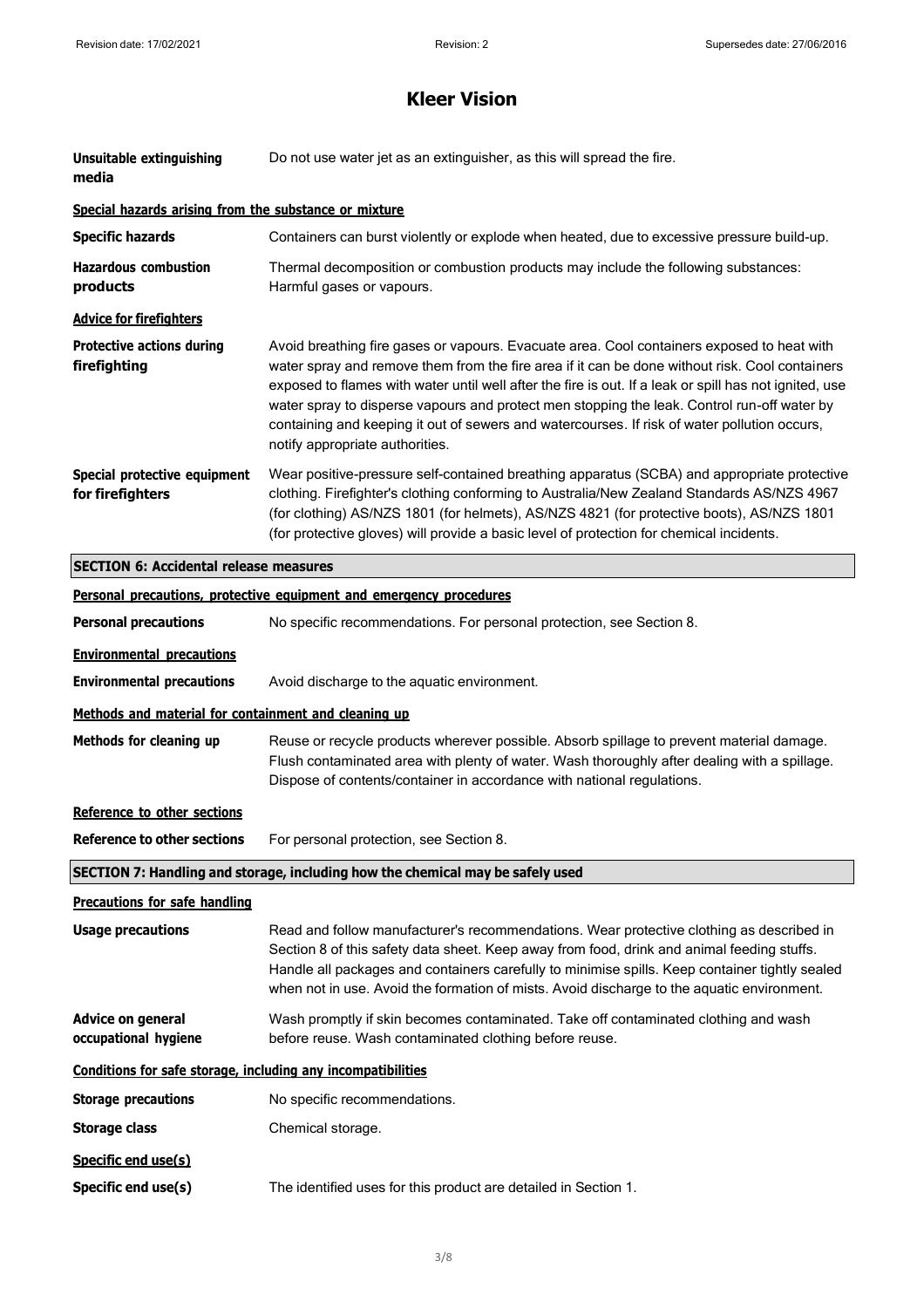# **SECTION 8: Exposure controls and personal protection**

# **Control parameters**

# **Occupational exposure limits**

# **Ethanol**

Long-term exposure limit (8-hour TWA): 1000 ppm 1880 mg/m<sup>3</sup>

### **2-butoxyethanol**

Long-term exposure limit (8-hour TWA): 20 ppm 96.9 mg/m<sup>3</sup> Short-term exposure limit (15-minute): 50 ppm 242 mg/m<sup>3</sup> Sk

# **2-methylpropan-2-ol**

Long-term exposure limit (8-hour TWA): 100 ppm 303 mg/m<sup>3</sup> Short-term exposure limit (15-minute): 150 ppm 455 mg/m<sup>3</sup> Sk = Absorption through the skin may be a significant source of exposure.

### **Exposure controls**

**Protective equipment**



| Appropriate engineering<br>controls       | No specific ventilation requirements.                                                                                                                                                            |
|-------------------------------------------|--------------------------------------------------------------------------------------------------------------------------------------------------------------------------------------------------|
| Eye/face protection                       | No specific eye protection required during normal use. Large Spillages: Eyewear complying<br>with an approved standard should be worn if a risk assessment indicates eye contact is<br>possible. |
| Hand protection                           | No specific hand protection recommended. Large Spillages: Wear protective gloves.                                                                                                                |
| Other skin and body<br>protection         | Wear appropriate clothing to prevent any possibility of skin contact.                                                                                                                            |
| <b>Hygiene measures</b>                   | Wash hands thoroughly after handling. Wash at the end of each work shift and before eating,<br>smoking and using the toilet. Do not eat, drink or smoke when using this product.                 |
| <b>Respiratory protection</b>             | No specific recommendations. Provide adequate ventilation. Large Spillages: If ventilation is<br>inadequate, suitable respiratory protection must be worn.                                       |
| <b>Environmental exposure</b><br>controls | Not regarded as dangerous for the environment.                                                                                                                                                   |

### **SECTION 9: Physical and chemical properties**

#### **Information on basic physical and chemical properties**

| <b>Appearance</b>                                    | Coloured liquid. |
|------------------------------------------------------|------------------|
| Colour                                               | Light blue.      |
| <b>Odour</b>                                         | Ammonia.         |
| рH                                                   | 11               |
| <b>Specific Gravity</b>                              | 0.99             |
| Initial boiling point and range                      | 100°C @ 101 kPa  |
| Flammability (solid, gas)                            | Non Flammable    |
| <b>Flammability Limit - Lower(%)</b> Not applicable. |                  |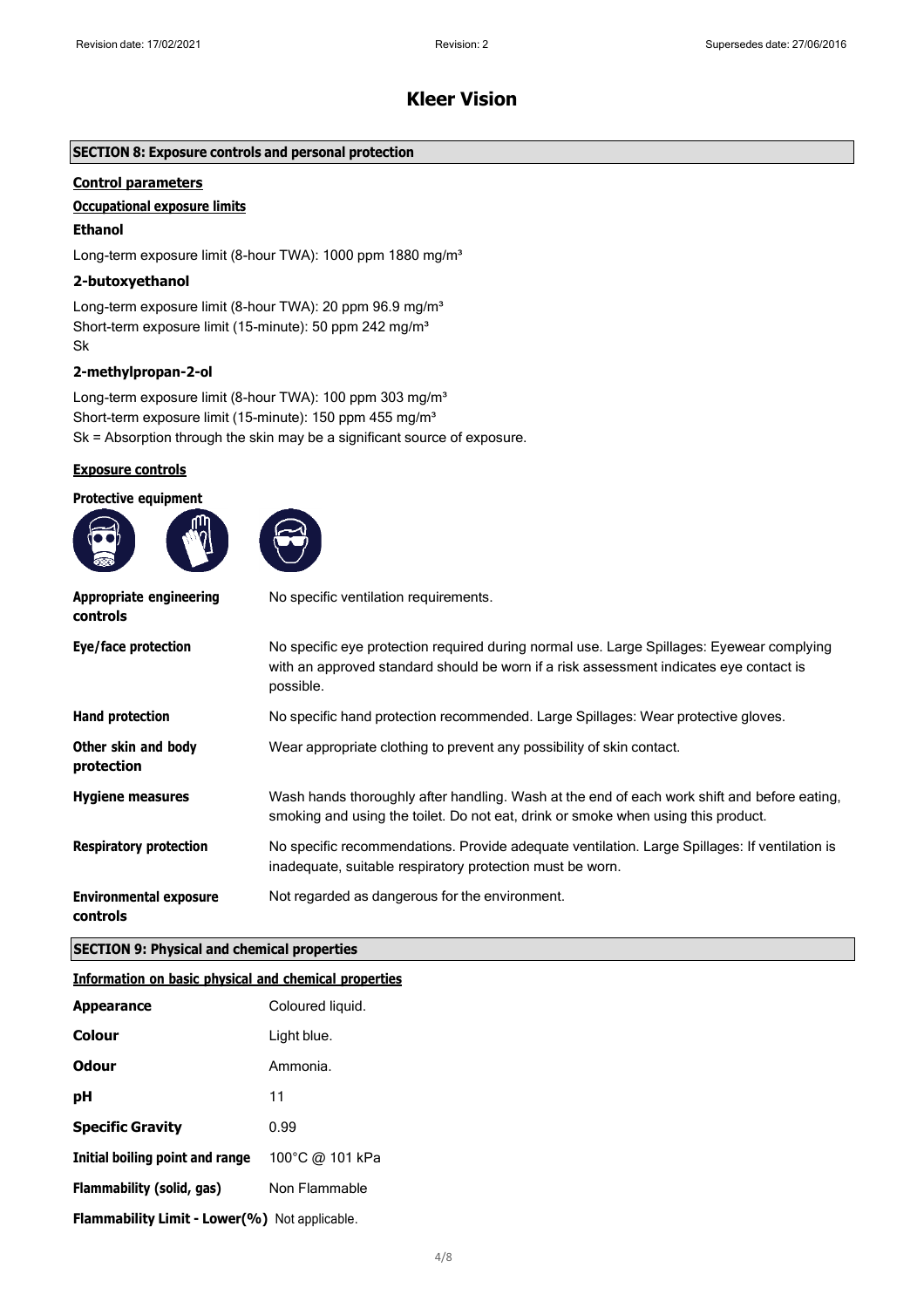| Solubility(ies)                                                      | Soluble in water.                                                                                                                                                       |
|----------------------------------------------------------------------|-------------------------------------------------------------------------------------------------------------------------------------------------------------------------|
| <b>SECTION 10: Stability and reactivity</b>                          |                                                                                                                                                                         |
| <b>Reactivity</b>                                                    | There are no known reactivity hazards associated with this product.                                                                                                     |
| <b>Stability</b>                                                     | Stable at normal ambient temperatures and when used as recommended. Stable under the<br>prescribed storage conditions.                                                  |
| <b>Possibility of hazardous</b><br>reactions                         | No potentially hazardous reactions known.                                                                                                                               |
| <b>Conditions to avoid</b>                                           | Avoid heat, flames and other sources of ignition.                                                                                                                       |
| <b>Materials to avoid</b>                                            | No specific material or group of materials is likely to react with the product to produce a<br>hazardous situation.                                                     |
| <b>Hazardous decomposition</b><br>products                           | Does not decompose when used and stored as recommended. Thermal decomposition or<br>combustion products may include the following substances: Harmful gases or vapours. |
| <b>SECTION 11: Toxicological information</b>                         |                                                                                                                                                                         |
| <b>Information on toxicological effects</b>                          |                                                                                                                                                                         |
| <b>Toxicological effects</b>                                         | Not regarded as a health hazard under current legislation.                                                                                                              |
| <b>Acute toxicity - oral</b><br>Notes (oral LD <sub>50</sub> )       | Based on available data the classification criteria are not met.                                                                                                        |
| ATE oral (mg/kg)                                                     | 48,923.68                                                                                                                                                               |
| <b>Acute toxicity - dermal</b><br>Notes (dermal LD <sub>50</sub> )   | Based on available data the classification criteria are not met.                                                                                                        |
| ATE dermal (mg/kg)                                                   | 107,632.09                                                                                                                                                              |
| <b>Acute toxicity - inhalation</b><br><b>Notes (inhalation LCso)</b> | Based on available data the classification criteria are not met.                                                                                                        |
| ATE inhalation (vapours mg/l) 1,076.32                               |                                                                                                                                                                         |
| <b>Skin corrosion/irritation</b><br>Animal data                      | Based on available data the classification criteria are not met.                                                                                                        |
| Serious eye damage/irritation                                        | Serious eye damage/irritation Based on available data the classification criteria are not met.                                                                          |
| <b>Respiratory sensitisation</b><br><b>Respiratory sensitisation</b> | Based on available data the classification criteria are not met.                                                                                                        |
| <b>Skin sensitisation</b><br><b>Skin sensitisation</b>               | Based on available data the classification criteria are not met.                                                                                                        |
| Germ cell mutagenicity<br>Genotoxicity - in vitro                    | Based on available data the classification criteria are not met.                                                                                                        |
| <b>Carcinogenicity</b><br>Carcinogenicity                            | Based on available data the classification criteria are not met.                                                                                                        |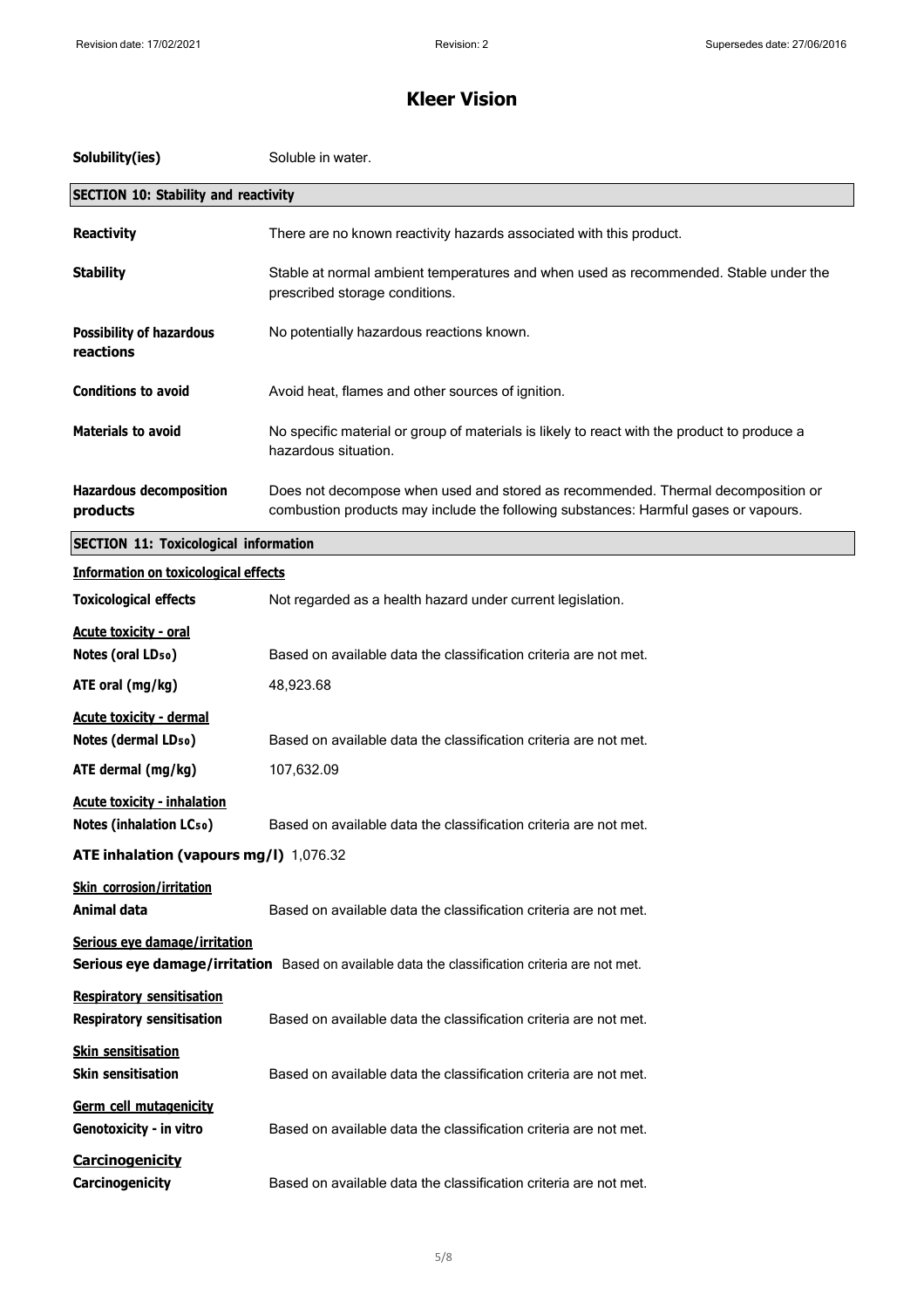| <b>IARC</b> carcinogenicity                        | Contains a substance/a group of substances which may cause cancer. IARC Group 1<br>Carcinogenic to humans.                                       |
|----------------------------------------------------|--------------------------------------------------------------------------------------------------------------------------------------------------|
| <b>Reproductive toxicity</b>                       |                                                                                                                                                  |
|                                                    | Reproductive toxicity - fertility Based on available data the classification criteria are not met.                                               |
| <b>Reproductive toxicity -</b><br>development      | Based on available data the classification criteria are not met.                                                                                 |
| Specific target organ toxicity - single exposure   |                                                                                                                                                  |
| <b>STOT - single exposure</b>                      | Not classified as a specific target organ toxicant after a single exposure.                                                                      |
| <b>Target organs</b>                               | Respiratory system, lungs                                                                                                                        |
| Specific target organ toxicity - repeated exposure |                                                                                                                                                  |
| <b>STOT - repeated exposure</b>                    | Not classified as a specific target organ toxicant after repeated exposure.                                                                      |
| <b>Aspiration hazard</b>                           |                                                                                                                                                  |
| <b>Aspiration hazard</b>                           | Based on available data the classification criteria are not met.                                                                                 |
| <b>General information</b>                         | No specific health hazards known. The severity of the symptoms described will vary<br>dependent on the concentration and the length of exposure. |
| <b>Inhalation</b>                                  | No specific symptoms known. Spray/mists may cause respiratory tract irritation.                                                                  |
| <b>Ingestion</b>                                   | No specific symptoms known. May cause discomfort if swallowed.                                                                                   |
| <b>Skin Contact</b>                                | No specific symptoms known. May cause discomfort.                                                                                                |
| Eye contact                                        | No specific symptoms known. May be slightly irritating to eyes.                                                                                  |
| <b>Route of exposure</b>                           | Ingestion Inhalation Skin and/or eye contact                                                                                                     |
| <b>Target Organs</b>                               | No specific target organs known.                                                                                                                 |
| <b>SECTION 12: Ecological information</b>          |                                                                                                                                                  |
| <b>Ecotoxicity</b>                                 | Not regarded as dangerous for the environment. However, large or frequent spills may have<br>hazardous effects on the environment.               |
| <b>Toxicity</b>                                    | Based on available data the classification criteria are not met.                                                                                 |
| Persistence and degradability                      |                                                                                                                                                  |
|                                                    | Persistence and degradability The degradability of the product is not known.                                                                     |
| <b>Bioaccumulative potential</b>                   |                                                                                                                                                  |
| <b>Bioaccumulative Potential</b>                   | No data available on bioaccumulation.                                                                                                            |
| <b>Mobility in soil</b>                            |                                                                                                                                                  |
| <b>Mobility</b>                                    | No data available.                                                                                                                               |
| Other adverse effects                              |                                                                                                                                                  |
| <b>Other adverse effects</b>                       | None known.                                                                                                                                      |
| <b>SECTION 13: Disposal considerations</b>         |                                                                                                                                                  |
|                                                    |                                                                                                                                                  |

**Waste treatment methods**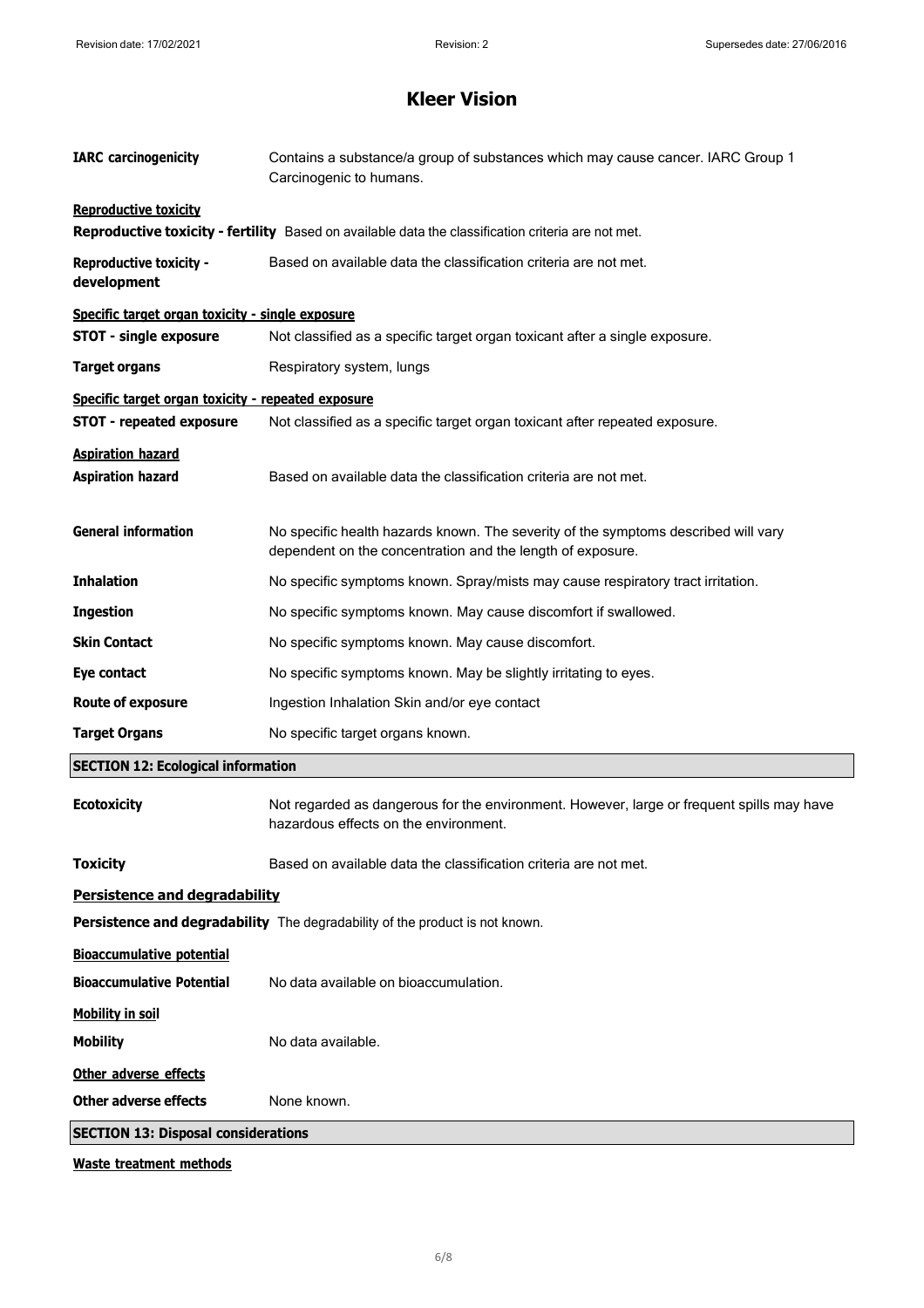| <b>General information</b> | The generation of waste should be minimised or avoided wherever possible. Reuse or recycle<br>products wherever possible. This material and its container must be disposed of in a safe<br>way.                                                                                                                                                                                                      |
|----------------------------|------------------------------------------------------------------------------------------------------------------------------------------------------------------------------------------------------------------------------------------------------------------------------------------------------------------------------------------------------------------------------------------------------|
| Disposal methods           | Dispose of surplus products and those that cannot be recycled via a licensed waste disposal<br>contractor. Waste packaging should be collected for reuse or recycling. Incineration or landfill<br>should only be considered when recycling is not feasible. Waste should not be disposed of<br>untreated to the sewer unless fully compliant with the requirements of the local water<br>authority. |

# **SECTION 14: Transport information**

**General** The product is not covered by international regulations on the transport of dangerous goods (IMDG, IATA, ADG).

#### **UN number**

Not applicable.

### **UN proper shipping name**

Not applicable.

## **Transport hazard class(es)**

No transport warning sign required.

## **Packing group**

Not applicable.

## **Environmental hazards**

**Environmentally hazardous substance/marine pollutant** No.

### **Special precautions for user**

Not applicable.

# **Transport in bulk according to** Not applicable. **Annex II of MARPOL 73/78 and the IBC Code**

**SECTION 15: Regulatory information**

#### **Inventories**

#### **Australia - AICS**

None of the ingredients are listed or exempt.

### **SECTION 16: Any other relevant information**

| <b>Training advice</b> | Only trained personnel should use this material. |
|------------------------|--------------------------------------------------|
| <b>Revision date</b>   | 17/02/2021                                       |
| <b>Revision</b>        | 2                                                |
| Supersedes date        | 27/06/2016                                       |
| SDS No.                | 4596                                             |